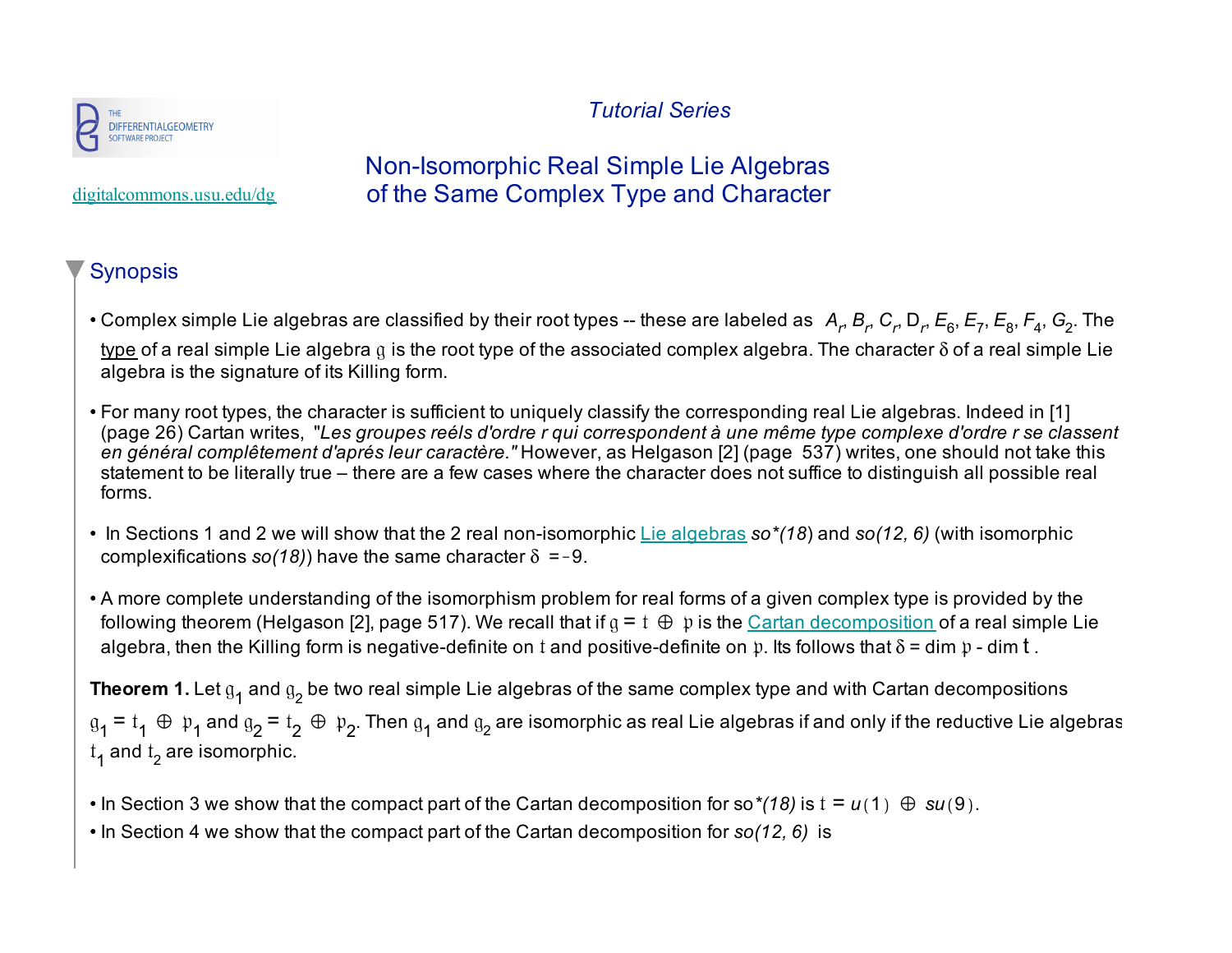# 1. The Real Lie Algebras of Type  $A_r$ ,  $B_r$ ,  $C_r$ ,  $D_r$ ,  $4 \le r \le 9$

Here are the characters for all the classical Lie algebras of rank  $4 \le r \le 9$ . We see that  $so^*(18)$  and  $so(12, 6)$  are the *only* classical Lie algebras of rank less than or equal to 9 which have the same type and character.

## Type A:

| A4<br>$\delta$             | sl<br>(5)<br>4              | su<br>(4,<br>$1)$<br>-24             | su<br>(3,<br>$\frac{1}{2}$                   | su<br>(2,<br>$\begin{pmatrix} 2 \\ 0 \end{pmatrix}$ |                                                       |                          |                  |  |
|----------------------------|-----------------------------|--------------------------------------|----------------------------------------------|-----------------------------------------------------|-------------------------------------------------------|--------------------------|------------------|--|
| A <sub>5</sub><br>$\delta$ | sl<br>(6)<br>5              | $\mathsf{s}\mathsf{u}$<br>(6)<br>-35 | $\mathsf{s}\mathsf{u}$<br>(5,<br>1)<br>$-15$ | su<br>$\binom{4}{2}$<br>$-3$                        | su<br>(3,<br>3)<br>1                                  | $su^*$<br>(6)<br>-7      |                  |  |
| A6<br>δ                    | sl<br>(7)<br>6              | su<br>(7)<br>-48                     | su<br>(6,<br>1)<br>$-24$                     | su<br>(5,<br>2)<br>-8                               | $\mathsf{s}\mathsf{u}$<br>(4,<br>3)<br>$\overline{0}$ |                          |                  |  |
| A7<br>$\delta$             | sl<br>(8)<br>$\overline{7}$ | su<br>(8)<br>-63                     | su<br>(7,<br>1)<br>$-35$                     | su<br>(6,<br>2)<br>$-15$                            | su<br>(5,<br>3)<br>$-3$                               | su<br>(4,<br>4)<br>1     | su*<br>(8)<br>-9 |  |
| A8<br>δ                    | sl<br>(9)<br>8              | su<br>(9)<br>-80                     | su<br>(8,<br>1)<br>$-48$                     | su<br>(7,<br>2)<br>$-24$                            | su<br>(6,<br>3)<br>-8                                 | $su^*$<br>(5,<br>4)<br>0 |                  |  |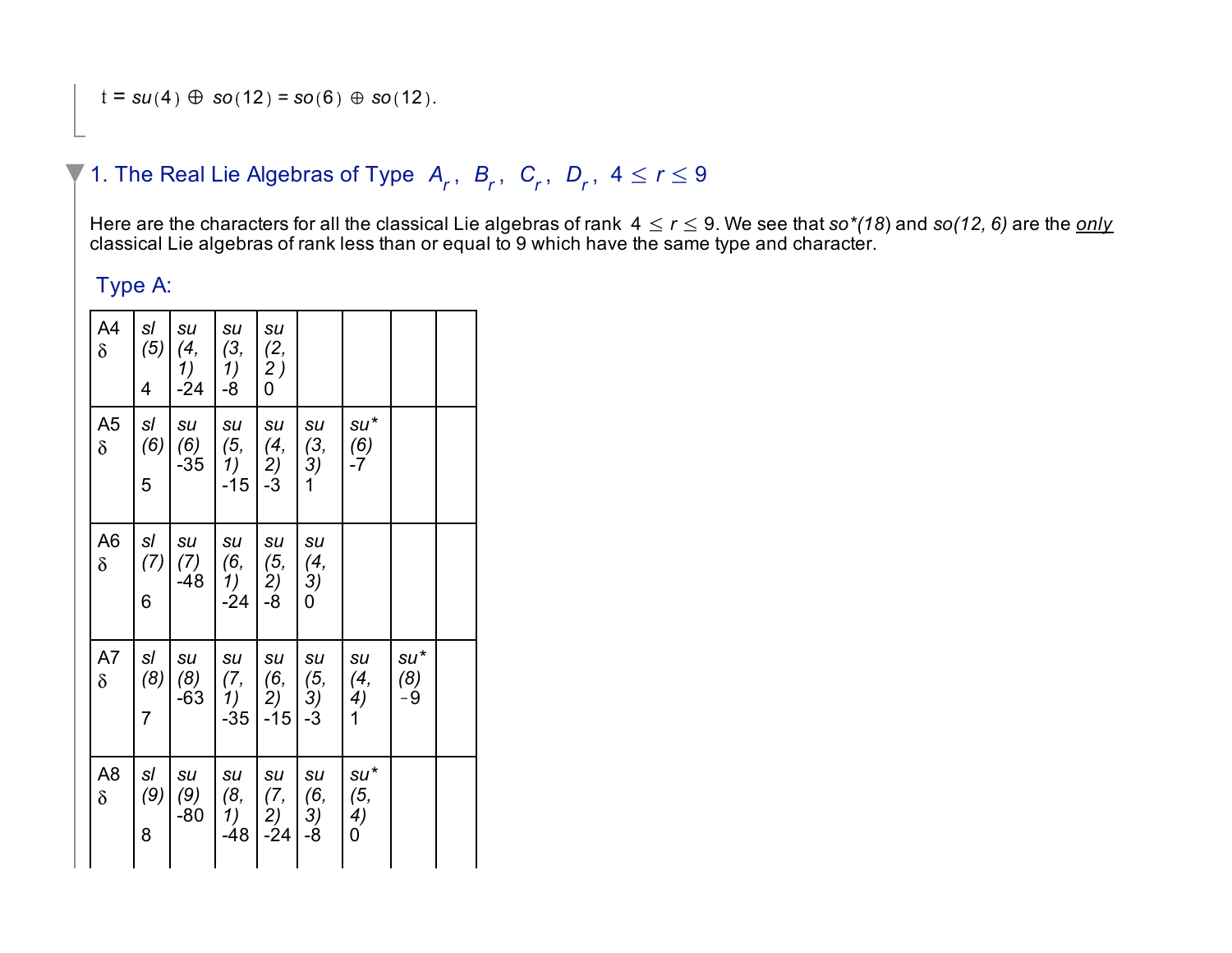|--|--|--|--|--|--|--|--|--|

## Type B:

| B<br>$\overline{\mathbf{4}}$<br>$\delta$ | SO<br>-36                        | SO(8,<br>$(9)$   1)   $(7,$<br>$ -20$                                        | SO<br>2)<br>$-8-$  | SO<br>(6,<br>3)<br>0                                       | SO(5,<br>4)<br>4                                                                                                                      |                               |                                                 |                                   |                            |  |
|------------------------------------------|----------------------------------|------------------------------------------------------------------------------|--------------------|------------------------------------------------------------|---------------------------------------------------------------------------------------------------------------------------------------|-------------------------------|-------------------------------------------------|-----------------------------------|----------------------------|--|
| B<br>5 <sup>1</sup><br>$\delta$          | SO<br>$\mathcal{L}$<br>$-55$     | SO<br>$(11 \mid (10,$<br>$\begin{pmatrix} 1 \\ 2 \end{pmatrix}$<br>$-35$     | SO<br>(9,<br>$-19$ | SO<br>$\begin{pmatrix} (8, \\ 3) \end{pmatrix}$<br>$L - 7$ | SO(7,<br>4)<br>$\mathbf 1$                                                                                                            | SO(6,<br>$\frac{5}{5}$        |                                                 |                                   |                            |  |
| $\mathsf B$<br>6 <br>$\delta$            | SO<br>$-78$                      | SO<br>(13)(12,)(11,<br>1)<br>-54                                             | SO<br>2)<br>$-34$  | SO<br>(10,<br>3)<br>$-18$                                  | SO(9,<br>4)<br>$-6$                                                                                                                   | SO(8,<br>5)<br>$\overline{2}$ | SO<br>(7,<br>6)<br>$6^{'}$                      |                                   |                            |  |
| B<br>7 <br>$\delta$                      | SO<br>(15<br>$\overline{)}$<br>5 | SO<br>(14,<br>$\left( \begin{array}{c} 1 \end{array} \right)$<br>$-10$ $-77$ | SO<br>$-53$        | SO<br>(13, 1)(12, 1)<br>$-33$                              | SO<br>(11,<br>$\begin{pmatrix} 2 \\ \end{pmatrix}$ $\begin{pmatrix} 3 \\ \end{pmatrix}$ $\begin{pmatrix} 4 \\ \end{pmatrix}$<br>$-17$ | SO<br>(10,<br>5)<br>$-5$      | SO<br>(9,<br>$\left(6\right)$<br>$\overline{3}$ | SO<br>(8,<br>7)<br>$\overline{7}$ |                            |  |
| B<br>$\overline{8}$<br>$\delta$          | SO<br>(17)                       | <b>SO</b><br>(16,  (15,  (14,<br>1)<br>$-13$   $-104$                        | SO<br>2)<br>-76    | SO<br>3)<br>$-52$                                          | SO<br>(13, 12)<br>4)<br>$-32$                                                                                                         | SO<br>5)<br>$-16$             | SO<br>$\vert$ (11,<br>6)<br>$-4$                | SO<br>(10,<br>7)<br>4             | SO<br>(9,<br>8)<br>$8^{1}$ |  |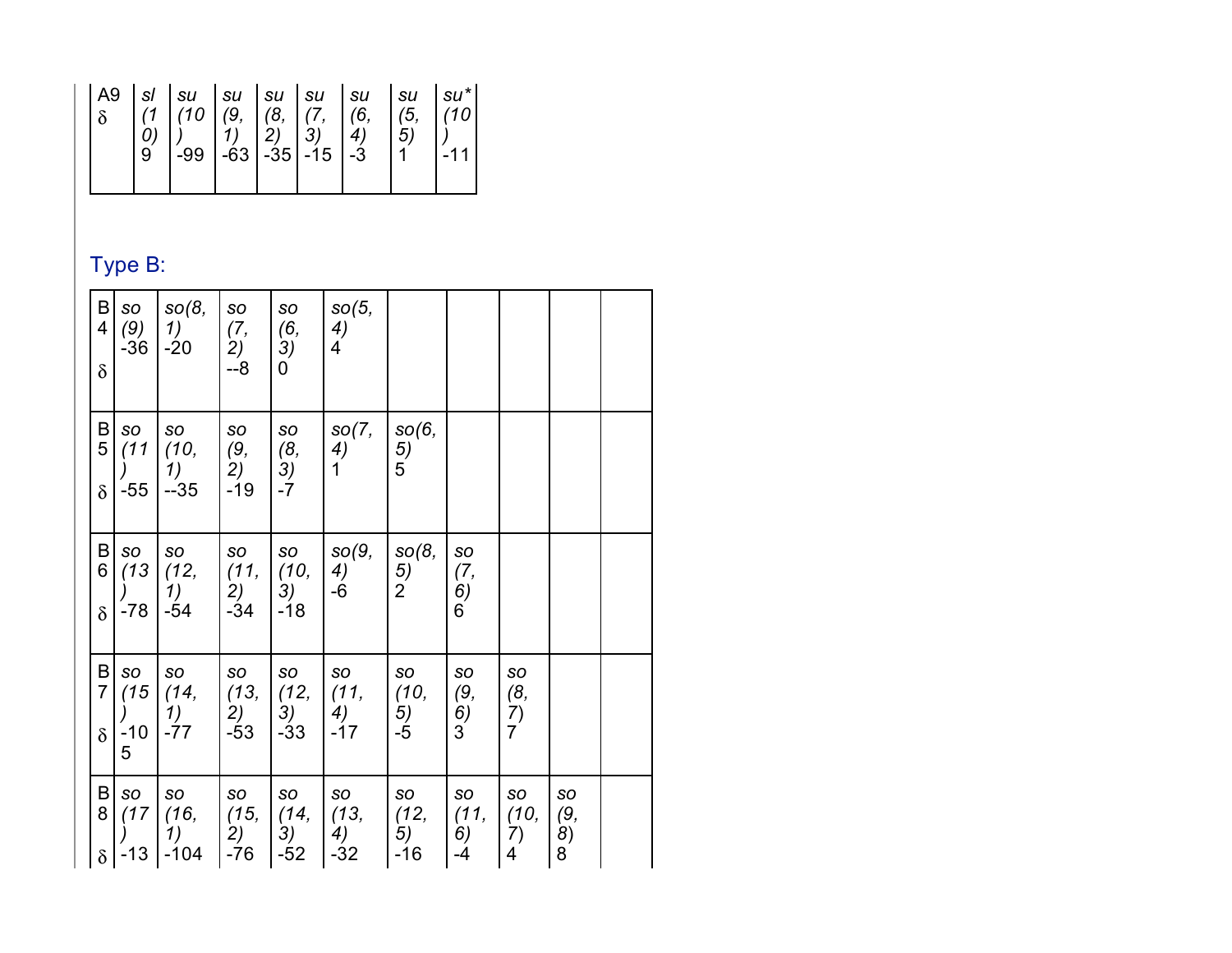|                     | 6                         |                             |                                           |                         |                                  |                           |                                  |                           |                              |                              |
|---------------------|---------------------------|-----------------------------|-------------------------------------------|-------------------------|----------------------------------|---------------------------|----------------------------------|---------------------------|------------------------------|------------------------------|
| B <br>9<br>$\delta$ | <b>SO</b><br>(19<br>$-17$ | <b>SO</b><br>(18,<br>  -135 | <b>SO</b><br>(17,<br>2)<br>$  -103   -75$ | <b>SO</b><br>(16,<br>3) | <b>SO</b><br>(15,<br>4)<br>$-51$ | so<br>(14,<br>5)<br>$-31$ | <b>SO</b><br>(13,<br>6)<br>$-15$ | <b>SO</b><br>(12,<br>$-3$ | <b>SO</b><br>(11,<br>8)<br>5 | <b>SO</b><br>(10,<br>9)<br>9 |

# Type C:

| C <sub>4</sub><br>$\delta$ | sp<br>(8)<br>$-36$ | sp(6,<br>2)<br>$-12$ | sp(4,<br>4)<br>-4   | sp<br>(8,<br>R)<br>4   |            |                 |
|----------------------------|--------------------|----------------------|---------------------|------------------------|------------|-----------------|
| C <sub>5</sub>             | sp<br>(10)         | sp(8,<br>2)          | sp(6,<br>4)         | sp<br>(10,             |            |                 |
| $\delta$                   | $-55$              | $-23$                | $-7$                | R)<br>5                |            |                 |
| C6                         | sp<br>(12)         | sp<br>(10,           | sp(8,<br>4)         | sp<br>(6,              | sp<br>(12, |                 |
| δ                          | $-78$              | 2)<br>$-38$          | $-14$               | 6)<br>-6               | R)<br>6    |                 |
| C <sub>7</sub>             | sp<br>(14)         | sp<br>(12,           | sp<br>(10,          | sp<br>(8,              | sp<br>(14, |                 |
| δ                          | $-105$             | 2)<br>$-57$          | 4)<br>$-25$         | $\left(6\right)$<br>-9 | R)<br>7    |                 |
| C8                         | sp                 | sp                   | sp                  | sp                     | sp(8,      | sp              |
| $\delta$                   | (16)<br>$-136$     | (14,<br>2)<br>$-80$  | (12,<br>4)<br>$-40$ | (10,<br>6)<br>-16      | 8)<br>-8   | (16,<br>R)<br>8 |
| C <sub>9</sub>             | sp<br>(18)         | sp<br>(16,           | sp<br>(14,          | sp<br>(12,             | sp<br>(10, | sp<br>(18,      |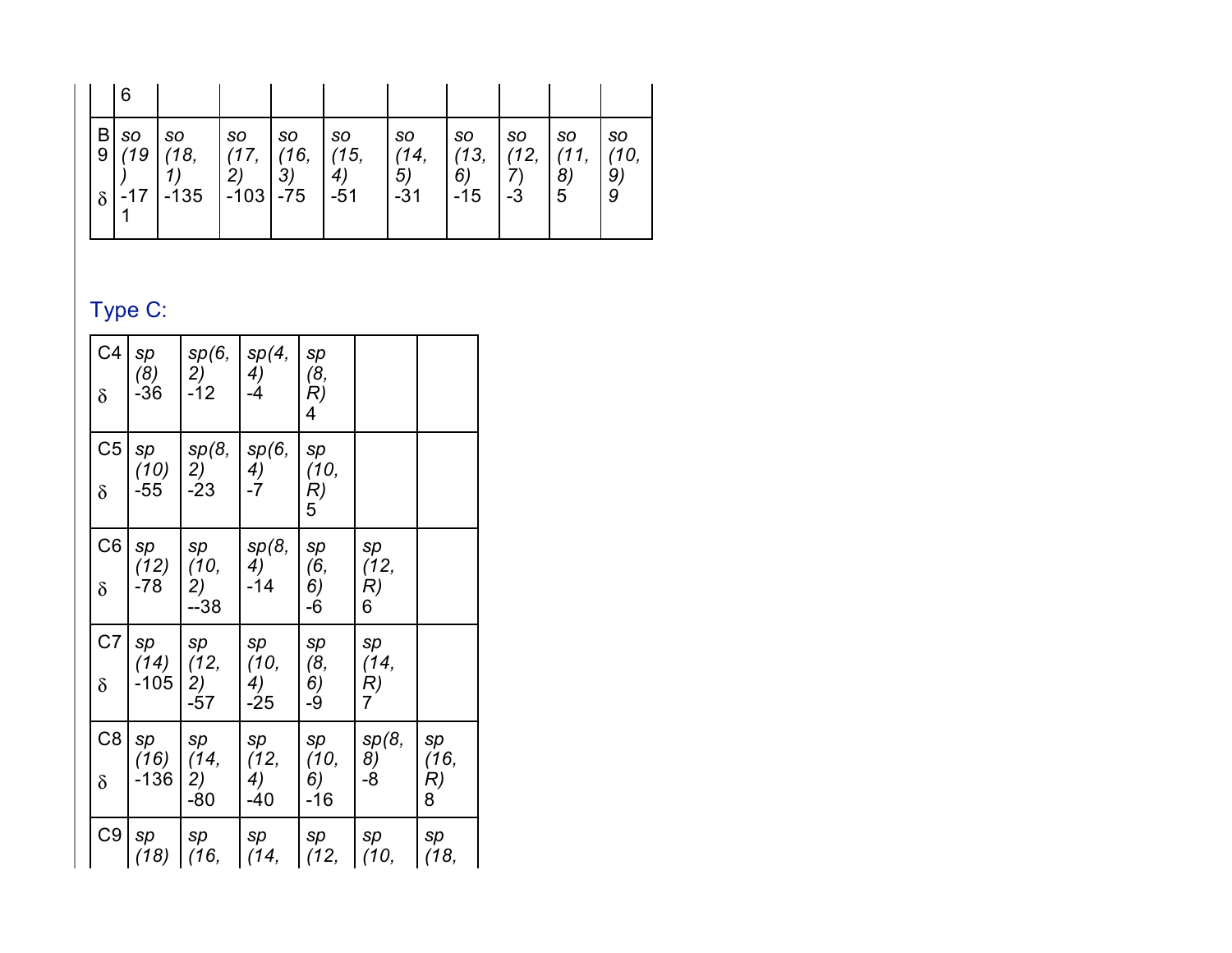| $\vert \delta$ | $-171$   2) |     | $\boldsymbol{\varDelta}$ | 6)  |          |  |
|----------------|-------------|-----|--------------------------|-----|----------|--|
|                |             |     | $-59$                    | -27 | $1 - 11$ |  |
|                |             | 107 |                          |     |          |  |

# Type D:

| $\delta$ | DA <sub>so</sub><br>(8)<br>$-28$                                                         | SO<br>(7,1)<br>$-14$             | SO<br>(6,<br>2)<br>$-4$   | SO<br>(5,<br>3)<br>$\overline{2}$ | <b>SO</b><br>(4,<br>4)<br>4    | $\mathsf{SO}^{\,\star}$<br>(8)<br>$-4$ |                                         |                                   |                     |                        |               |
|----------|------------------------------------------------------------------------------------------|----------------------------------|---------------------------|-----------------------------------|--------------------------------|----------------------------------------|-----------------------------------------|-----------------------------------|---------------------|------------------------|---------------|
|          | $D\sqrt{5}$<br>$\delta$ (10)<br>$\left( \begin{array}{c} 1 \end{array} \right)$<br>$-45$ | SO<br>(9,1)<br>$-27$             | SO<br>(8,<br>2)<br>$-13$  | SO<br>(7,<br>3)<br>$-3$           | SO<br>(6,<br>4)<br>3           | SO<br>(5,<br>5)<br>5                   | $\mathsf{SO}^{\,\star}$<br>(10)<br>$-5$ |                                   |                     |                        |               |
| δI       | $D$ 6 $O$<br>(12)<br>$\left( \begin{array}{c} 1 \end{array} \right)$<br>$-66$            | <b>SO</b><br>(11,<br>1)<br>$-44$ | SO<br>(10,<br>2)<br>$-26$ | SO<br>(9,<br>3)<br>$-12$          | <b>SO</b><br>(8,<br>4)<br>$-2$ | SO<br>(7,<br>5)<br>4                   | SO<br>(6,<br>6)<br>6                    | <b>SO</b><br>-6                   | $*$ (12)            |                        |               |
| δl       | D <sub>7</sub> so<br>(14)<br>$\left( \begin{array}{c} 1 \end{array} \right)$<br>$-91$    | SO<br>(13,<br>1)<br>$-65$        | SO<br>(12,<br>2)<br>$-43$ | SO<br>(11,<br>3)<br>$-25$         | SO<br>(10,<br>4)<br>$-11$      | SO<br>(9,<br>5)<br>$-1$                | SO<br>(8,<br>6)<br>5                    | SO<br>(7,<br>7)<br>$\overline{7}$ | so*<br>(14)<br>$-7$ |                        |               |
| $\delta$ | $D$ 8 $O$<br>(16)<br>$\left( \begin{array}{c} 1 \end{array} \right)$<br>$-12$<br>0       | SO<br>(15,<br>1)<br>$-90$        | SO<br>(14,<br>2)<br>$-64$ | SO<br>(13,<br>3)<br>$-42$         | SO<br>(12,<br>4)<br>$-24$      | SO<br>(11,<br>5)<br>$-10$              | SO<br>(10,<br>6)<br>0                   | SO<br>(9,<br>7)<br>6              | SO(8,<br>8)<br>8    | <b>SO</b><br>* I<br>-8 | (16)          |
|          | $D \& o$<br>$\delta$ (18)                                                                | <b>SO</b><br>(17,                | SO<br>(16,                | <b>SO</b><br>(15,                 | <b>SO</b><br>(14,              | SO<br>(13,                             | <b>SO</b><br>(12,                       | SO<br>(11,                        | <b>SO</b><br>(10,   | SO<br>(9, 9)           | $SO*$<br>(18) |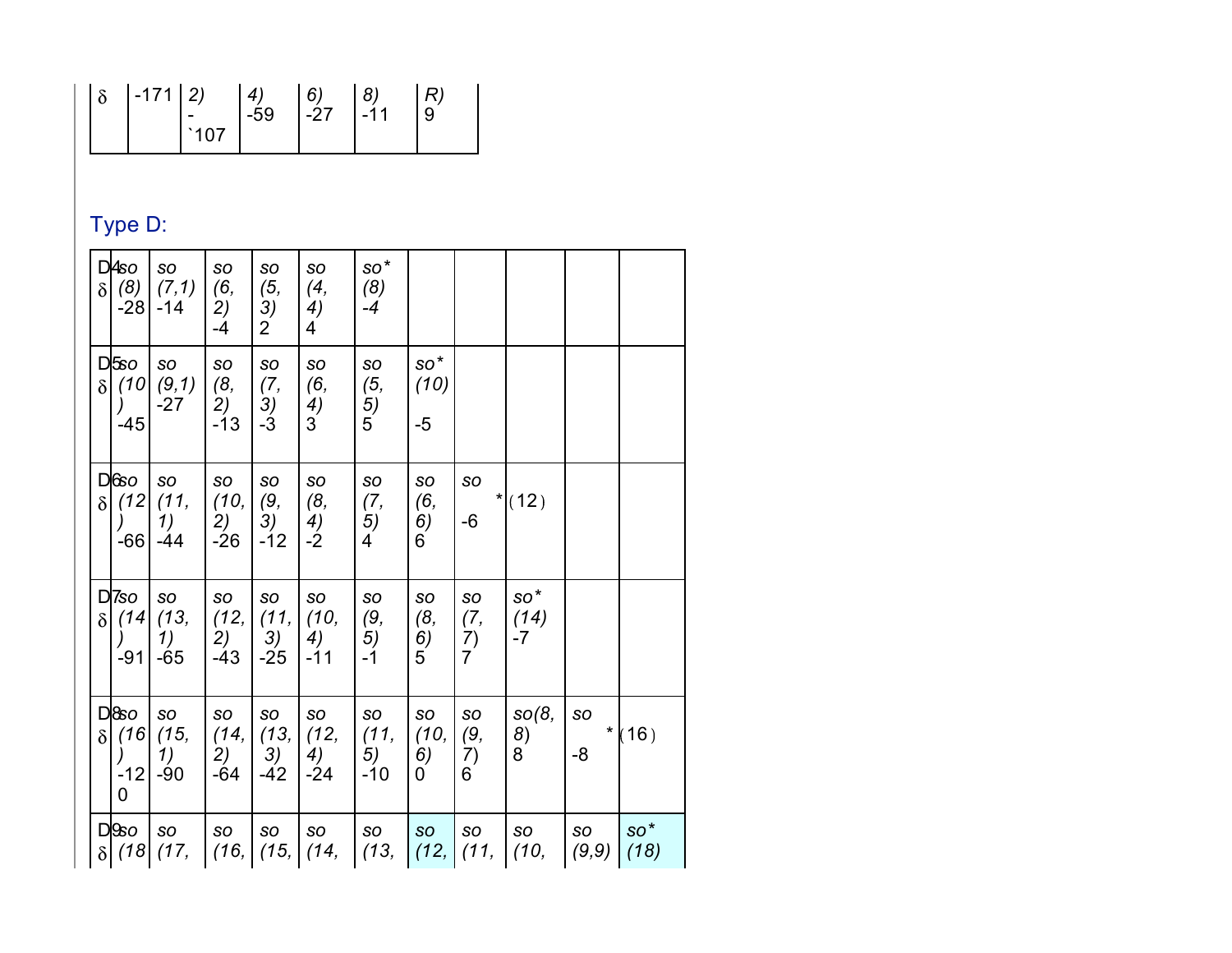

### 2. Simple roots and Satake Diagrams for so\*(18) and so(12, 6)

In this section we initialize the Lie algebras *so\*(18*) and *so(12, 6)* and calculate their properties. We check that the characters of each are equal to -9. From the simple roots we are easily able to confirm that these Lie algebras are not isomorphic.

**(2.1.2)**

**(2.1.1)**

```
> 
with(DifferentialGeometry): with(LieAlgebras):
```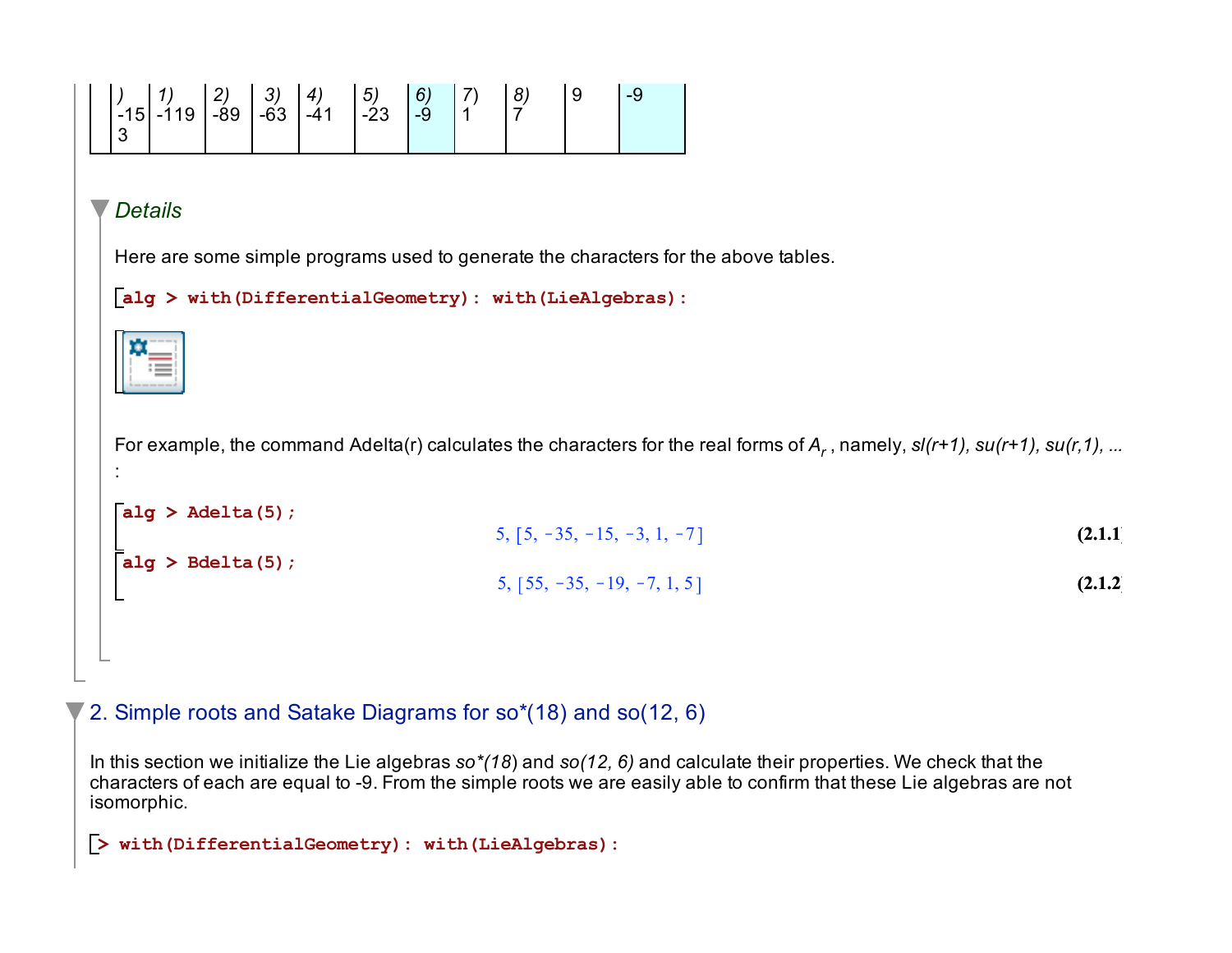Part 1 - so\*(18):

Retrieve the structure equations for *so\*(18*) and initialize the algebra.

```
> 
DGsetup(LD1, [e], [o]):
> 
LD1 := SimpleLieAlgebraData("so*(18)", alg1):
```
Calculate the properties of *so\*(18*) (this will take several minutes to complete).

**alg1 > Properties1 := SimpleLieAlgebraProperties(alg1):**

Here is the Cartan decomposition.

#### **alg1 > T1, P1 := Properties1:-CartanDecomposition;**

**(3.1)**  $TI, PI = [e1, e2, e3, e4, e5, e6, e7, e8, e9, e10, e11, e12, e13, e14, e15, e16, e17, e18, e19, e20, e21, e22, e23, e24, e25, e26, e27, e26, e27, e27, e27, e28, e29, e29, e29, e20, e21, e22, e23, e24, e25, e26, e27, e27, e28, e29, e29, e29, e21, e22, e23, e24, e25, e26, e27, e29,$ e28, e29, e30, e31, e32, e33, e34, e35, e36, e73, e74, e75, e76, e77, e78, e79, e80, e81, e82, e83, e84, e85, e86, e87, e88, e89, e90, e91, e92, e93, e94, e95, e96, e97, e98, e99, e100, e101, e102, e103, e104, e105, e106, e107, e108, e109, e110, e111, e112, ell3, ell4, ell5, ell6, ell7], [e37, e38, e39, e40, e41, e42, e43, e44, e45, e46, e47, e48, e49, e50, e51, e52, e53, e54, e55, e56, e57, e58, e59, e60, e61, e62, e63, e64, e65, e66, e67, e68, e69, e70, e71, e72, e118, e119, e120, e121, e122, e123, e124, el25, el26, el27, el28, el29, el30, el31, el32, el33, el34, el35, el36, el37, el38, el39, el40, el41, el42, el43, el44, *e145*, *e146*, *e147*, *e148*, *e149*, *e150*, *e151*, *e152*, *e153*

We see that the character of *so\*(18*) is -9.

```
alg1 > 
nops(T1), nops(P1);
```

```
81, 72
```
**(3.2)**

Here are the simple roots for *so\*(18*).

**alg1 > SimRts1 := Properties1:-SimpleRoots;**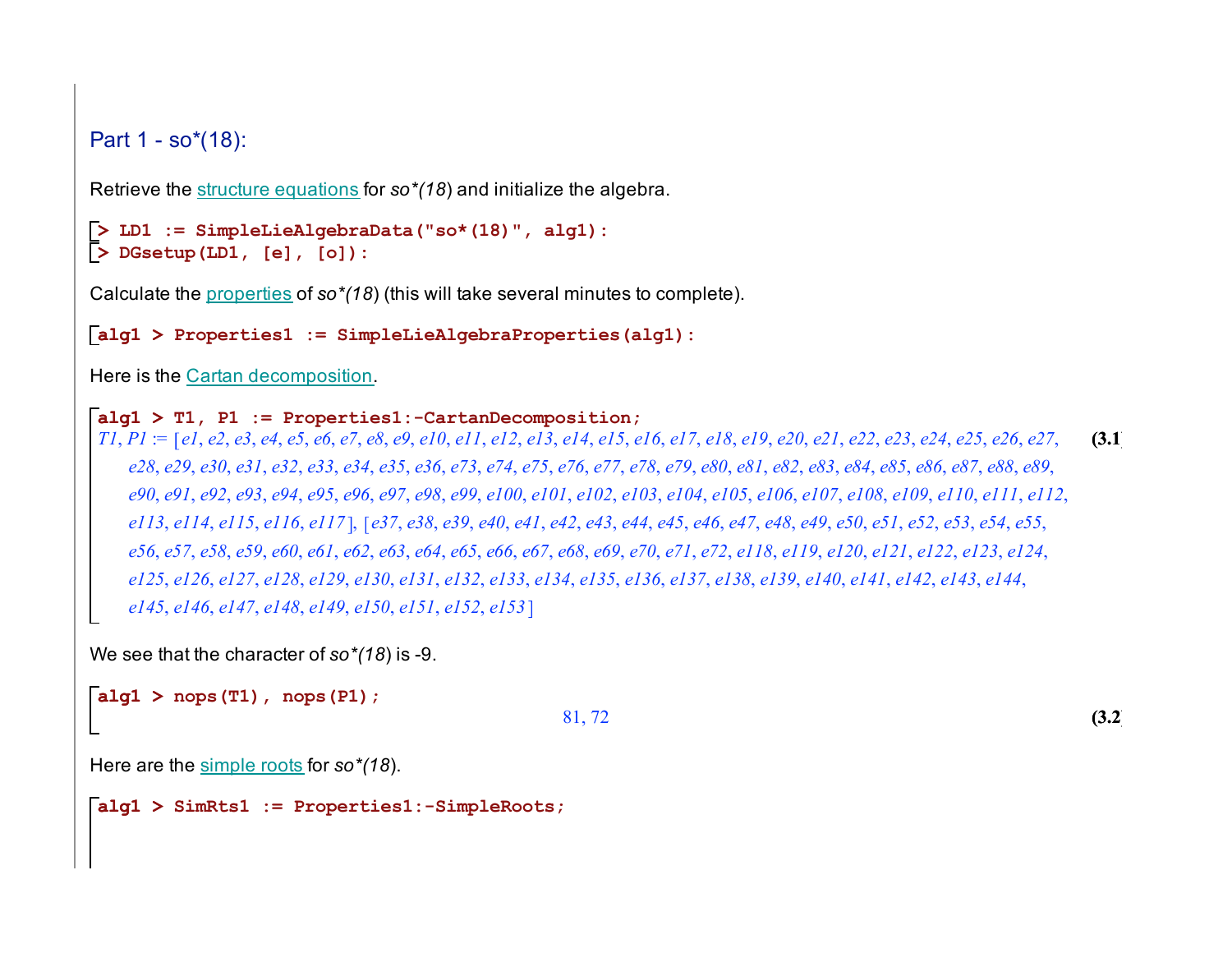

**(3.3)**

We see that there are 4 pure imaginary roots so there are 4 black dots in the SatakeDiagram. The Satake associate of root 8 is root 9.

```
alg1 > 
SatakeAssociate(SimRts1[8], SimRts1);
```
  $-I$ I

**(3.4)**

This 2 facts are coded in the Satake diagram for *so\*(18*).

**alg1 > SatakeDiagram("so\*(18)");**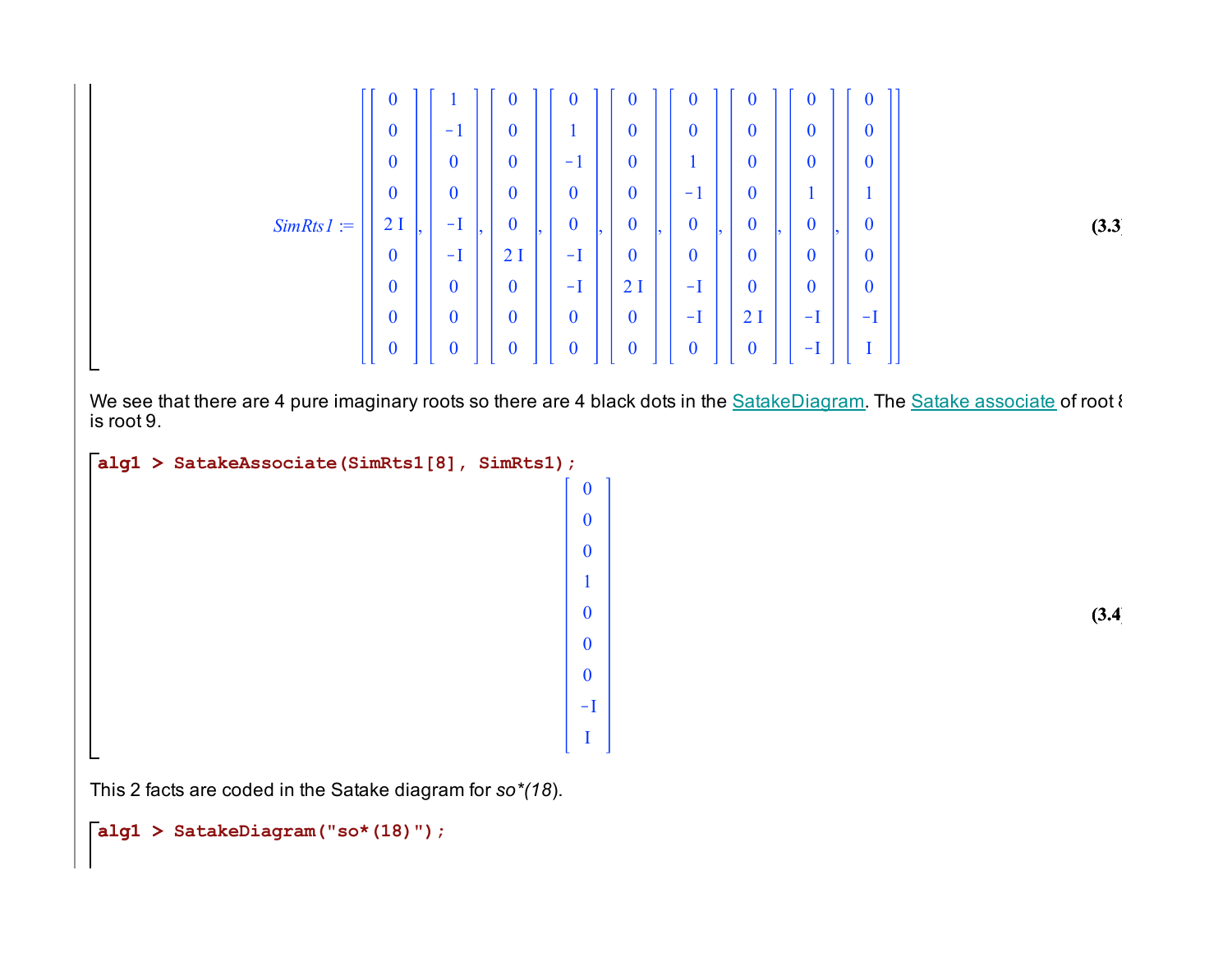

Now we turn to the second Lie algebra.

Part 2 - so(12, 6):

Retrieve the structure equations for *so(12, 6)* and initialize the algebra.

```
> 
LD2 := SimpleLieAlgebraData("so(12, 6)", alg2): 
> 
DGsetup(LD2, [f], [o]):
```
Calculate the properties of *so(12, 6*) (this will take several minutes to complete).

**alg2 > Properties2 := SimpleLieAlgebraProperties(alg2):**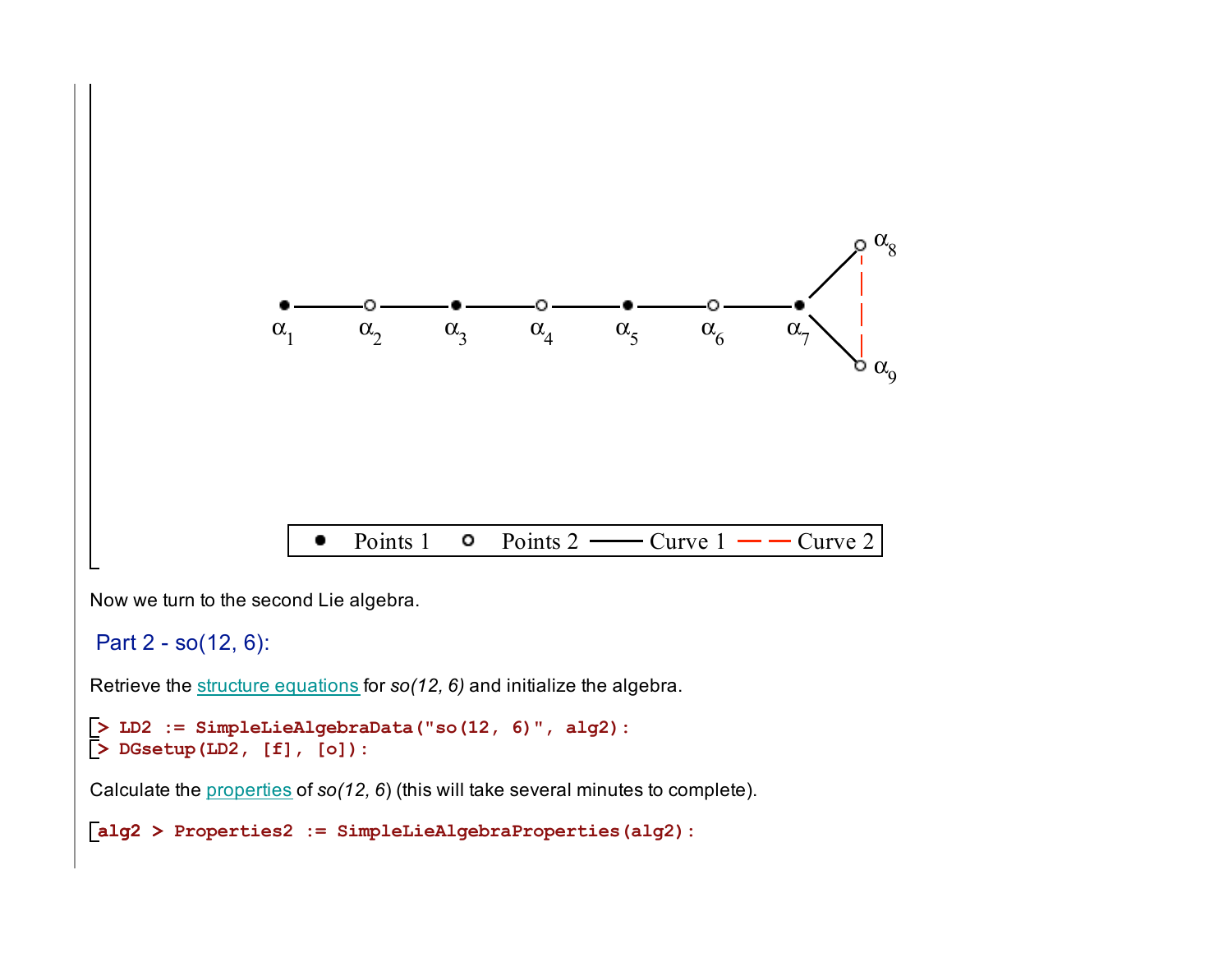Here is the Cartan decomposition.

**alg2 > T2, P2 := Properties2:-CartanDecomposition;** 

 $T2, P2 = [f2 - f7, f3 - f13, f4 - f19, f5 - f25, f6 - f31, f9 - f14, f10 - f20, f11 - f26, f12 - f32, f16 - f21, f17 - f27, f18$  $-$  f33, f23 - f28, f24 - f34, f30 - f35, f37 + f52, f38 + f53, f39 + f54, f40 + f55, f41 + f56, f42 + f57, f43 + f58, f44  $+ f59, f45 + f60, f46 + f61, f47 + f62, f48 + f63, f49 + f64, f50 + f65, f51 + f66, f67 + f103, f68 + f104, f69 + f105, f70$  $+ f106, f71 + f107, f72 + f108, f73 + f109, f74 + f110, f75 + f111, f76 + f112, f77 + f113, f78 + f114, f79 + f115, f80$  $+$  f116, f81 + f117, f82 + f118, f83 + f119, f84 + f120, f85 + f121, f86 + f122, f87 + f123, f88 + f124, f89 + f125, f90  $+ f126, f91 + f127, f92 + f128, f93 + f129, f94 + f130, f95 + f131, f96 + f132, f97 + f133, f98 + f134, f99 + f135, f100$  $+$  f136, f101 + f137, f102 + f138, f139, f140, f141, f142, f143, f144, f145, f146, f147, f148, f149, f150, f151, f152, f153], [f1,  $f2 + f7$ ,  $f3 + f13$ ,  $f4 + f19$ ,  $f5 + f25$ ,  $f6 + f31$ ,  $f8$ ,  $f9 + f14$ ,  $f10 + f20$ ,  $f11 + f26$ ,  $f12 + f32$ ,  $f15$ ,  $f16 + f21$ ,  $f17 + f27$ ,  $f18$  $+$  63, 62, 623 + 628, 624 + 634, 629, 630 + 635, 636, 637 - 63, 638 - 63, 639 - 63, 640 - 655, 641 - 656, 642 - 657, 643  $-$  f58, f44  $-$  f59, f45  $-$  f60, f46  $-$  f61, f47  $-$  f62, f48  $-$  f63, f49  $-$  f64, f50  $-$  f65, f51  $-$  f66, f67  $-$  f103, f68  $-$  f104, f69  $-$  f105, f70  $-$  f106, f71  $-$  f107, f72  $-$  f108, f73  $-$  f109, f74  $-$  f110, f75  $-$  f111, f76  $-$  f112, f77  $-$  f113, f78  $-$  f114, f79  $-$  f115, f80 - f116, f81 - f117, f82 - f118, f83 - f119, f84 - f120, f85 - f121, f86 - f122, f87 - f123, f88 - f124, f89  $-$  f125, f90 - f126, f91 - f127, f92 - f128, f93 - f129, f94 - f130, f95 - f131, f96 - f132, f97 - f133, f98 - f134, f99  $f(135, f100 - f136, f101 - f137, f102 - f138)$ 

We see that the character of *so(12, 6*) is -9, which is the same as *so\*(18)*.

**alg2 > nops(T2), nops(P2);**

#### 81, 72

**(3.6)**

**(3.5)**

Here are the simple roots for *so(12, 6*).

**alg2 > SimRts2 := Properties2:-SimpleRoots;**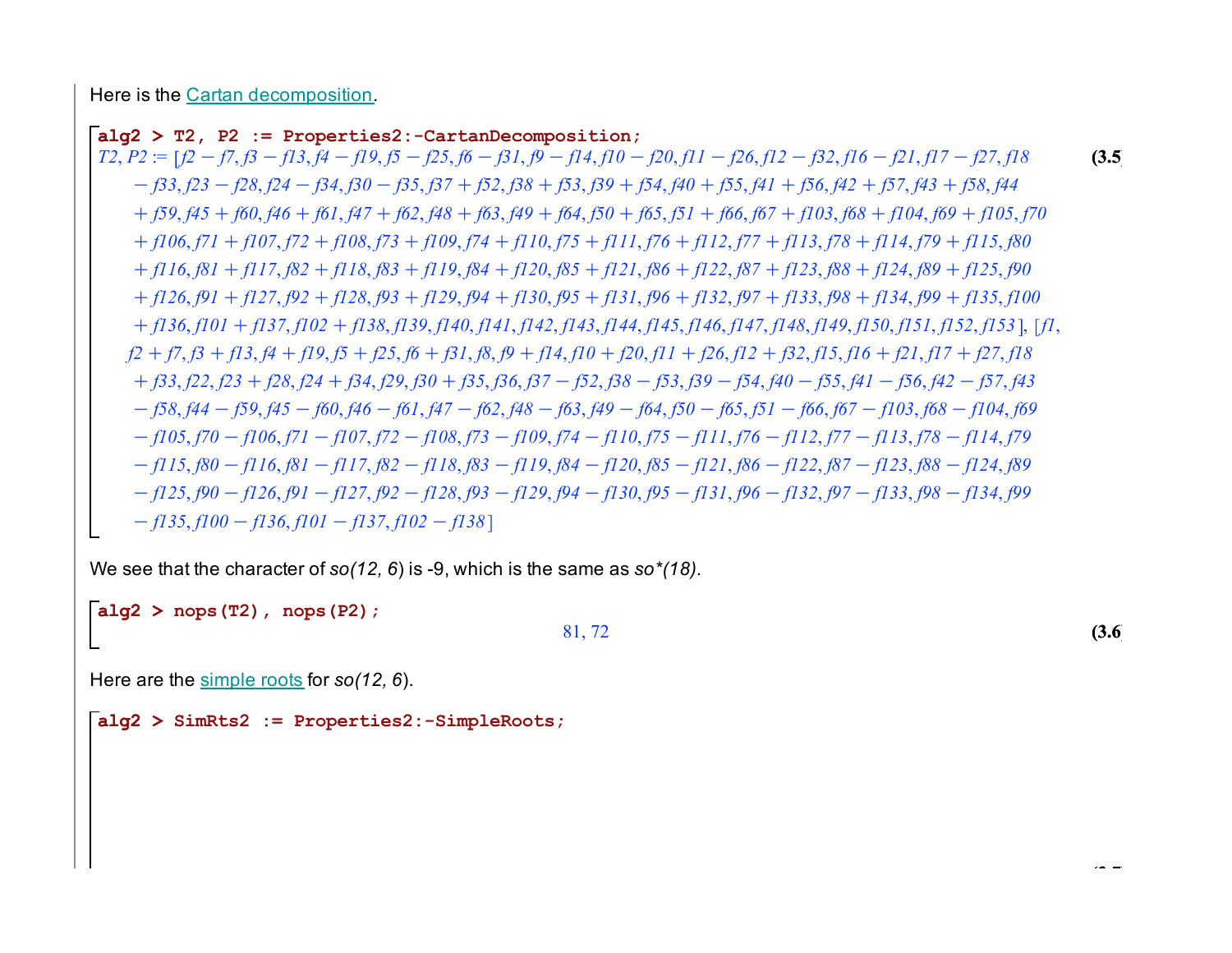

**(3.7)**

We see that there are 3 pure imaginary roots (the last 3 simple roots) so there are 3 black dots in the Satake diagram. *This suffices to show that the Lie algebras so\*(18) and so(12, 6) are not isomorphic*.

The Satake diagram for *so(12, 6*) is:

**alg1 > SatakeDiagram("so(12, 6)");**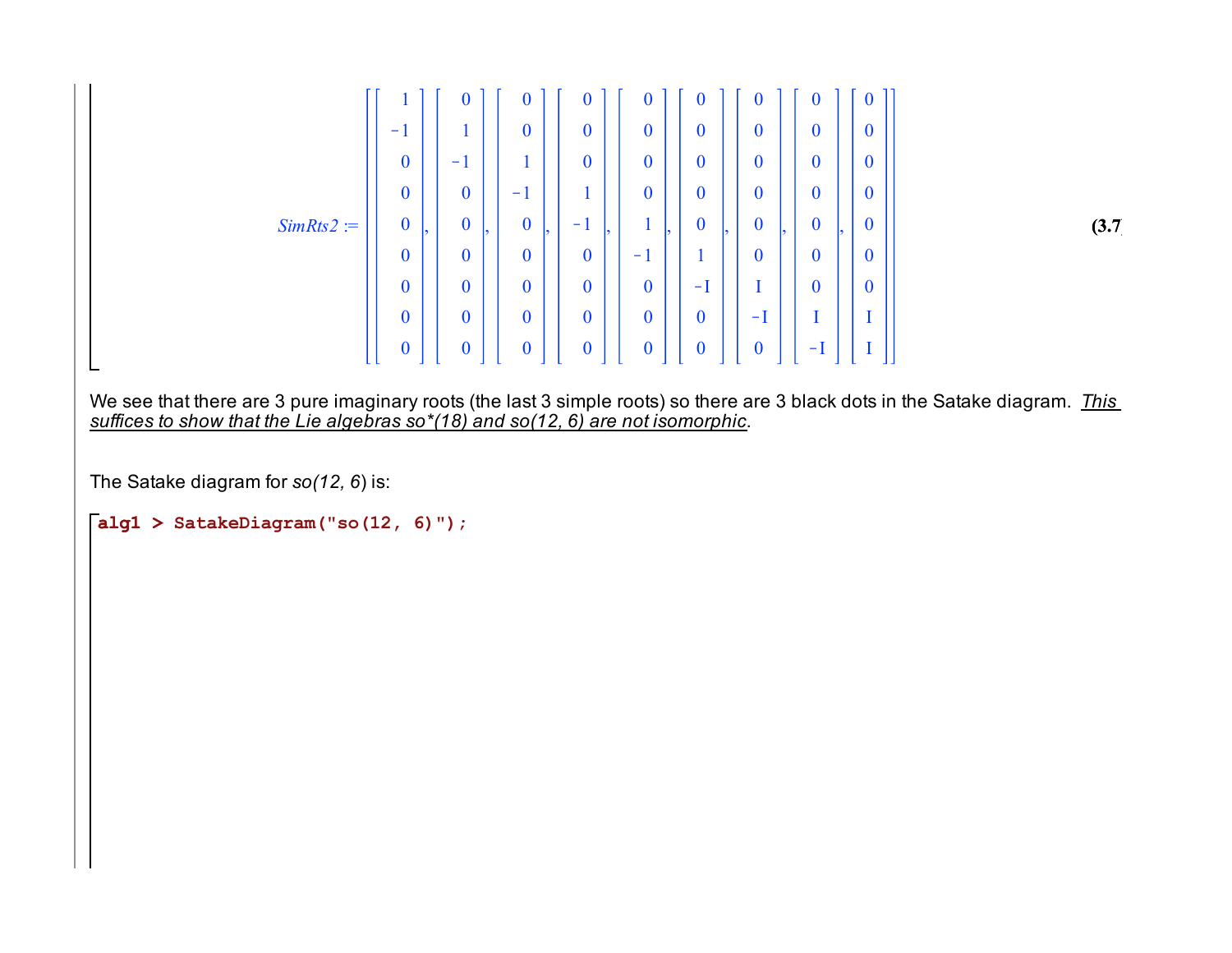

## 3. Classification of the Compact Part of the Cartan Decomposition for so\*(18)

Initialize the compact part T1 of the Cartan decomposition of *so\*(18)* as a Lie algebra in its own right.

```
alg2 > 
LDC1 := LieAlgebraData(T1, Compact1):
                                                                                                      (4.2)
alg2 > 
DGsetup(LDC1, [x], [o]);
                                         Lie algebra: Compact1
```
**(4.1)**

Since the compact part of the Cartan decomposition is always reductive but perhaps not semi-simple, we calculate the Levi decomposition. This takes several minutes to calculate so we store the result.

```
Compact1 > 
#Levi1 := LeviDecomposition(Compact1);
Compact1 > 
Levi1 := [[x37+x46+x54+x61+x67+x72+x76+x79+x81], [x1, x2, x3, x4, x5, 
          x6, x7, x8, x9, x10, x11, x12, x13, x14, x15, x16, x17, x18, x19, x20, 
          x21, x22, x23, x24, x25, x26, x27, x28, x29, x30, x31, x32, x33, x34, 
          x35, x36, x37-x81, x38, x39, x40, x41, x42, x43, x44, x45, x46-x81, x47,
```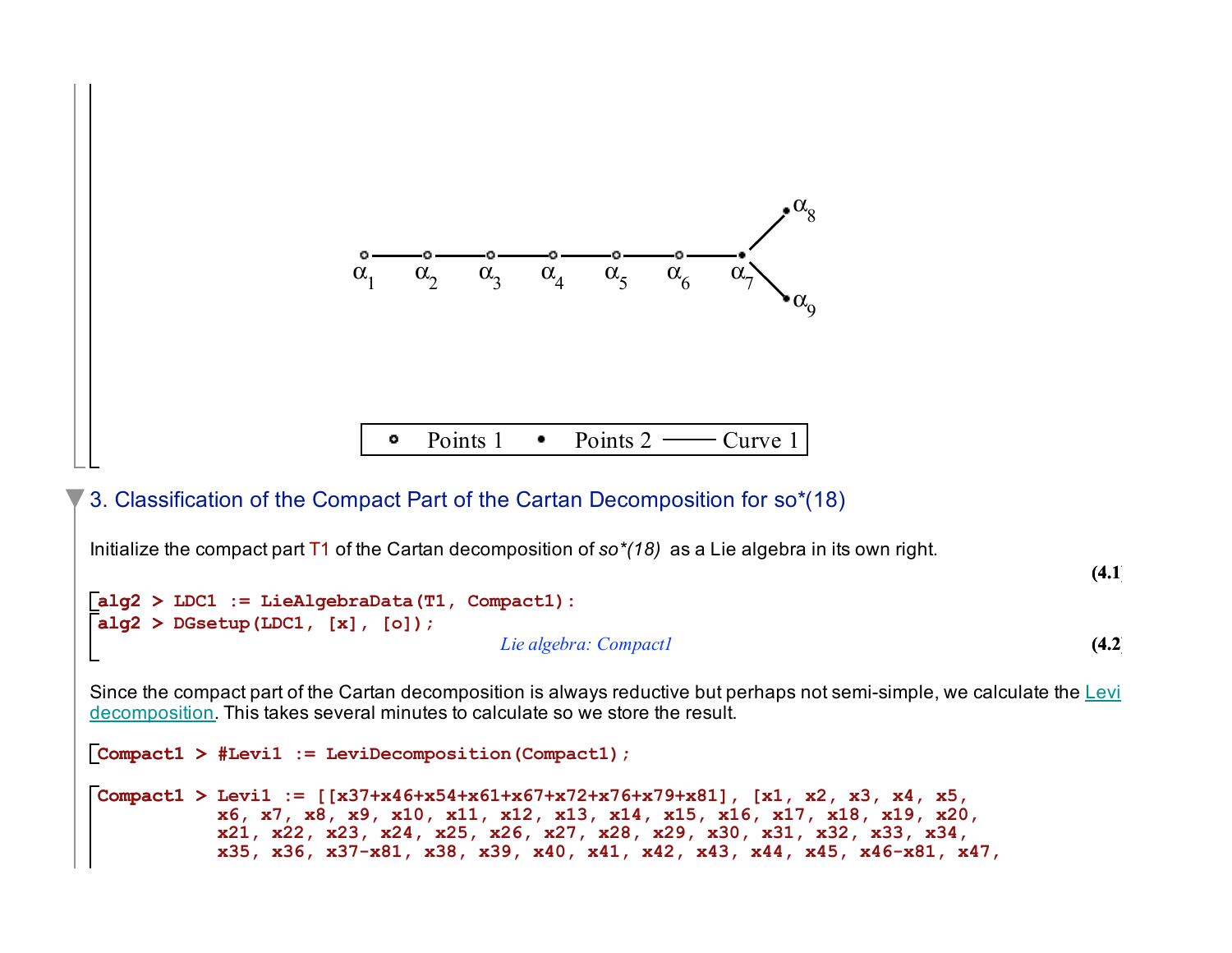**x48, x49, x50, x51, x52, x53, x54-x81, x55, x56, x57, x58, x59, x60, x61 -x81, x62, x63, x64, x65, x66, x67-x81, x68, x69, x70, x71, x72-x81, x73, x74, x75, x76-x81, x77, x78, x79-x81, x80]];**

**(4.3)** *Levi1* := *x37*C *x46*C *x54*C*x61*C*x67*C*x72*C*x76*C*x79*C*x81* , *x1*, *x2*, *x3*, *x4*, *x5*, *x6*, *x7*, *x8*, *x9*, *x10*, *x11*, *x12*, *x13*, *x14*, x15, x16, x17, x18, x19, x20, x21, x22, x23, x24, x25, x26, x27, x28, x29, x30, x31, x32, x33, x34, x35, x36, x37 – x81, x38, x39,  $x40, x41, x42, x43, x44, x45, x46 - x81, x47, x48, x49, x50, x51, x52, x53, x54 - x81, x55, x56, x57, x58, x59, x60, x61 - x81, x62, x63, x72, x84, x95, x96, x96, x97, x98, x99, x90, x91, x92, x93, x94, x95, x96, x97, x98, x99, x99, x91, x92, x93, x94, x95, x96, x97, x98, x99,$  $x62, x63, x64, x65, x66, x67 - x81, x68, x69, x70, x71, x72 - x81, x73, x74, x75, x76 - x81, x77, x78, x79 - x81, x80$ ]

We see there is 1-dimensional center.

```
Compact1 > 
Levi1[1];
                                                                                                                               (4.4)
                                 \left[x37 + x46 + x54 + x61 + x67 + x72 + x76 + x79 + x81\right]
```
Initialize the semi-simple part of the Levi decomposition.

```
Compact1 > 
LDCss1 := LieAlgebraData(Levi1[2], Compact1ss):
Compact1 > 
DGsetup(LDCss1, [y], [o]);
                                                                                                    (4.5)
                                       Lie algebra: Compact1ss
```
To classify the Lie algebra Compact1ss, we need a Cartan subalgebra. Because this algebra is quite large, it helps to first identify an abelian Lie algebra *A* of semi-simple (that is, diagonalizable) elements in the algebra and then look for a Cartan subalgebra containing *A*.

```
(4.9)
                                                                                                                   (4.10)
                                                                                                                    (4.8)
                                                                                                                    (4.6)
                                                                                                                    (4.7)
Compact1ss > 
Query(A, "Abelian");
Compact1ss > 
A := [y1, y16];
Compact1ss > 
Query(Adjoint(y1), "Diagonalizable");
Compact1ss > 
CSA1 := CartanSubalgebra(contains = A);Compact1ss > 
GNS1 := GeneralizedNullSpace([y1]);
                                                       true
GNS1 := [y1, y16, y17, y18, y19, y20, y21, y22, y23, y24, y25, y26, y27, y28, y29, y30, y31, y32, y33, y34, y35, y36, y37 + y46,
   v54, v55, v56, v57, v58, v59, v60, v61, v62, v63, v64, v65, v66, v67, v68, v69, v70, v71, v72, v73, v74, v75, v76, v77, v78, v79,
   y80
                                                  A := [yI, yI6]true
```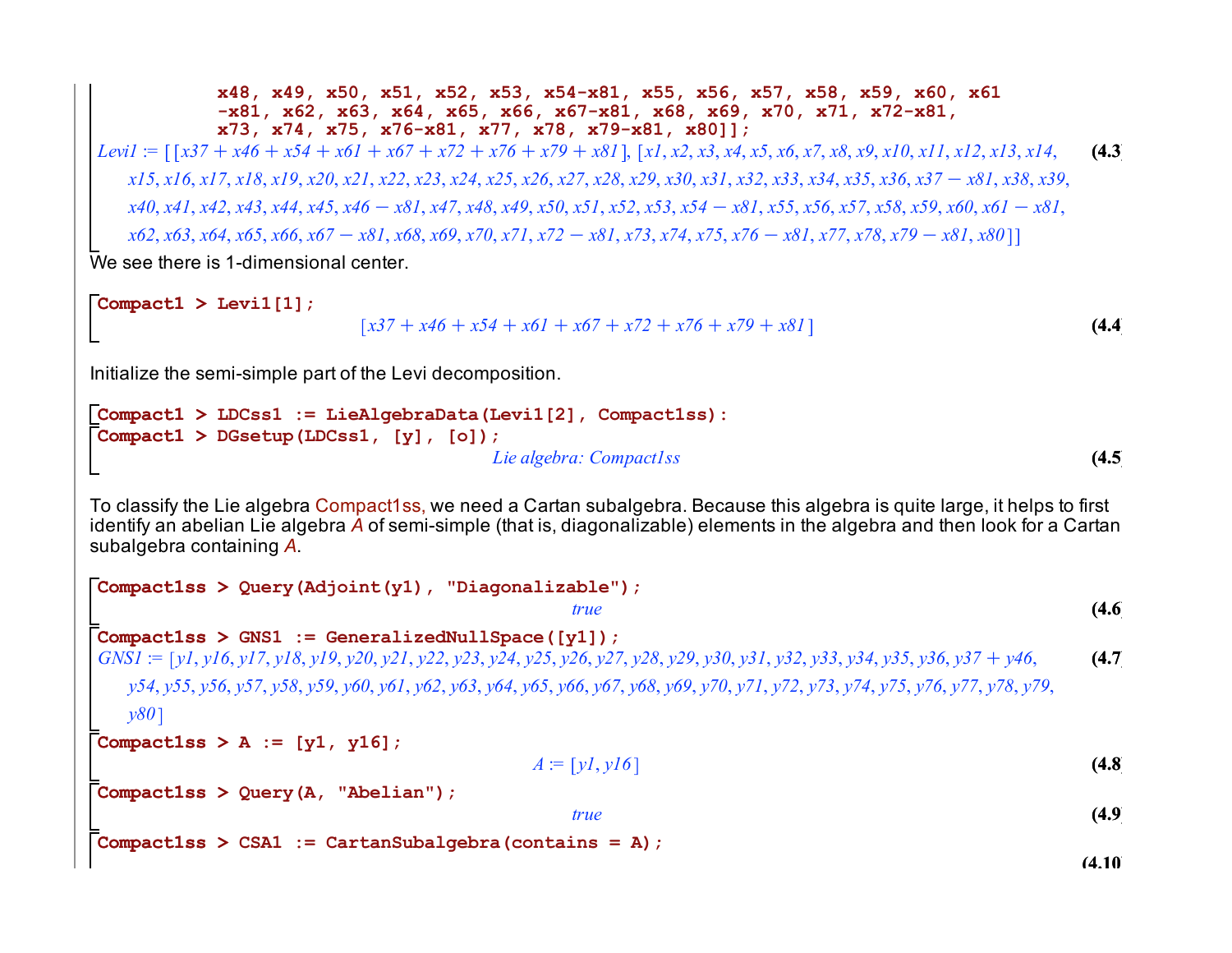**(4.10)**  $CSAI$  :=  $[y1, y16, y27, y37 + y46, y54 + y61, y67 + y72, y76, y79]$ 

Now classify the Lie algebra.

L

```
Compact1ss > 
infolevel[ClassifyComplexSemiSimpleLieAlgebra] := 2;
                                                                                                       (4.11)
                                                                                                       (4.12)
Compact1ss > 
ClassifyComplexSemiSimpleLieAlgebra(CSA1);
                      infolevel<br>DifferentialGeometry:-LieAlgebras:-ClassifyComplexSemiSimpleLieAlgebra := 2
Step 1. Find the root space decomposition
Step 2. Find the positive and simple roots
Step 3. Find the Cartan matrix
Step 4. Put the Cartan matrix in standard form
                                                 "A8"
```
We conclude that the compact part of the Cartan decomposition for  $\text{so}^*(18)$  is  $t_1 = u(1) \oplus su(9)$ .

## 4. Classification of the Compact Part of the Cartan Decomposition for so(12, 6)

Initialize the compart part T2 of the Cartan decomposition of *so(12, 6)*.

```
Compact1ss > 
LDC2 := LieAlgebraData(T2, Compact2):
alg2 > 
DGsetup(LDC2, [z], [o]);
                                                                                                     (5.1)
                                        Lie algebra: Compact2
```
This time the compact part is semi-simple and so there is no need to calculate the Levi decomposition. We need a Cartan subalgebra and, as before, it helps to first identify an abelian Lie algebra *A* of semi-simple (that is, diagonalizable) elements in the algebra.

```
Compact2 > 
Query(Adjoint(z1), "Diagonalizable");
                                                                                                                           (5.2)
                                                                                                                           (5.3)
Compact2 > 
GNS2 := GeneralizedNullSpace([z1]);
                                                          true
GNS2 := z1, z10, z11, z12, z13, z14, z15, z16, z25, z26, z27, z28, z29, z30, z43, z44, z45, z46, z47, z48, z49, z50, z51, z52, z53,
   z54, z55, z56, z57, z58, z59, z60, z61, z62, z63, z64, z65, z66, z67, z68, z69, z70, z71, z72, z73, z74, z75, z76, z77, z78, z79,
   z80, z81
```